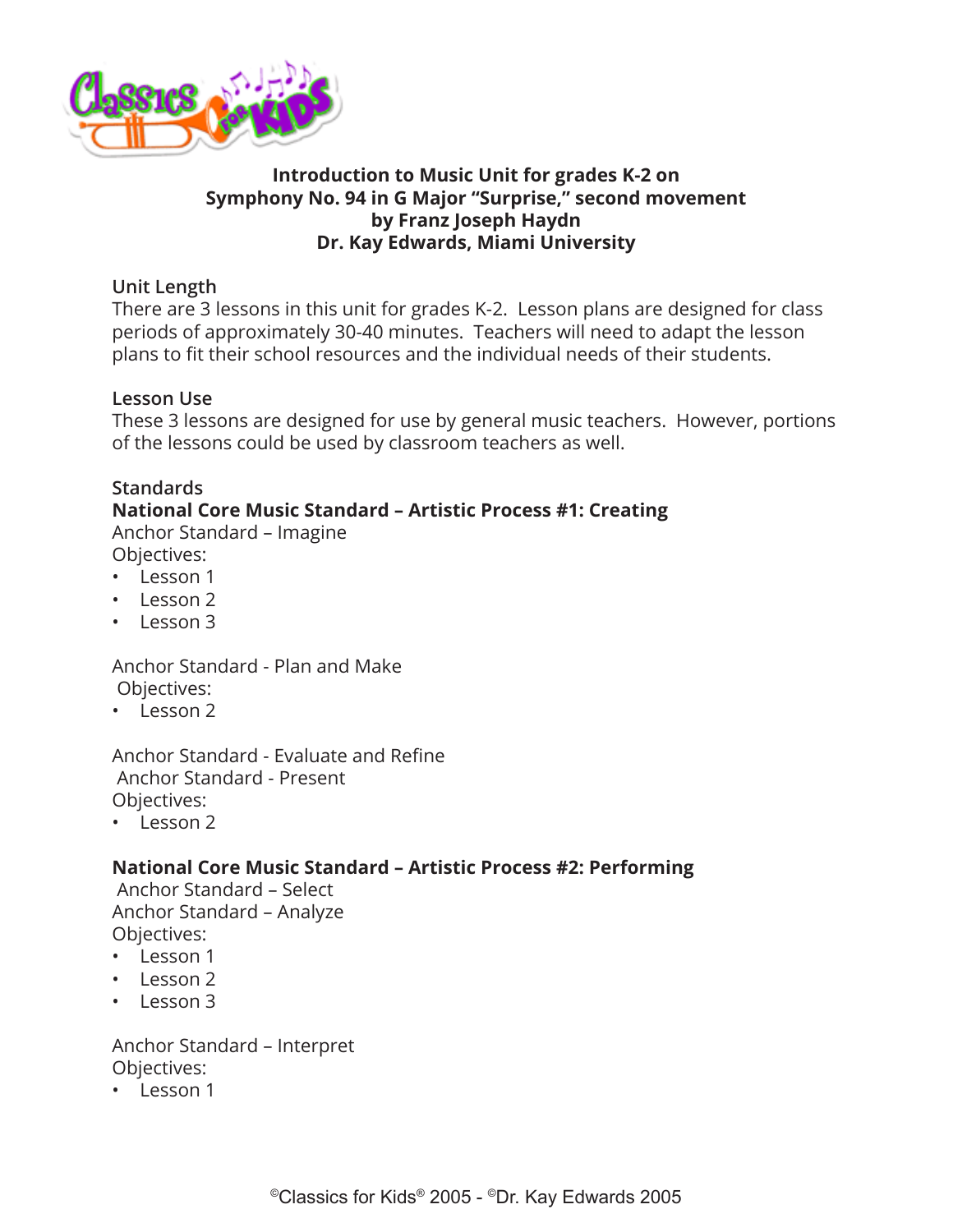

Anchor Standard - Rehearse, Evaluate, and Refine Anchor Standard – Present Objectives:

- Lesson 1
- Lesson 3

# **National Core Music Standard – Artistic Process #3: Responding**

Anchor Standard – Select Anchor Standard – Analyze Objectives:

• Lesson 1

Anchor Standard – Interpret Objectives:

• Lesson 1

Anchor Standard – Evaluate

### **National Core Music Standard – Artistic Process #4: Connecting**

Anchor Standard - Connect #10 Anchor Standard - Connect #11 Objectives:

- Lesson 1
- Lesson 3

[The Ohio Standards for Music](http://education.ohio.gov/Topics/Learning-in-Ohio/Fine-Arts) are indicated on each lesson also. Music teachers in other states can easily match their standards to those in this unit. The 3 lessons combined address all of the 5 Ohio Content Standards.

### **Multiple Intelligences**

These lessons facilitate musical, bodily-kinesthetic, and interpersonal intelligence, 3 of the 7 intelligences originally identified by Howard Gardner.

### **Overview**

Music Concepts and Objectives/Outcomes are indicated on each lesson. Over the 3 lessons, the Concept Areas of Rhythm, Melody, Form, Expressive Qualities, and Harmony are used. Skills developed over the 3 lessons are Singing, Moving, Listening, Playing Instruments, and Creating (including Reading and Writing).

Lesson #1: Soft and Loud Lesson #2: Ti-Ti and Ta, Do-Mi-So Lesson #3: Dance and Play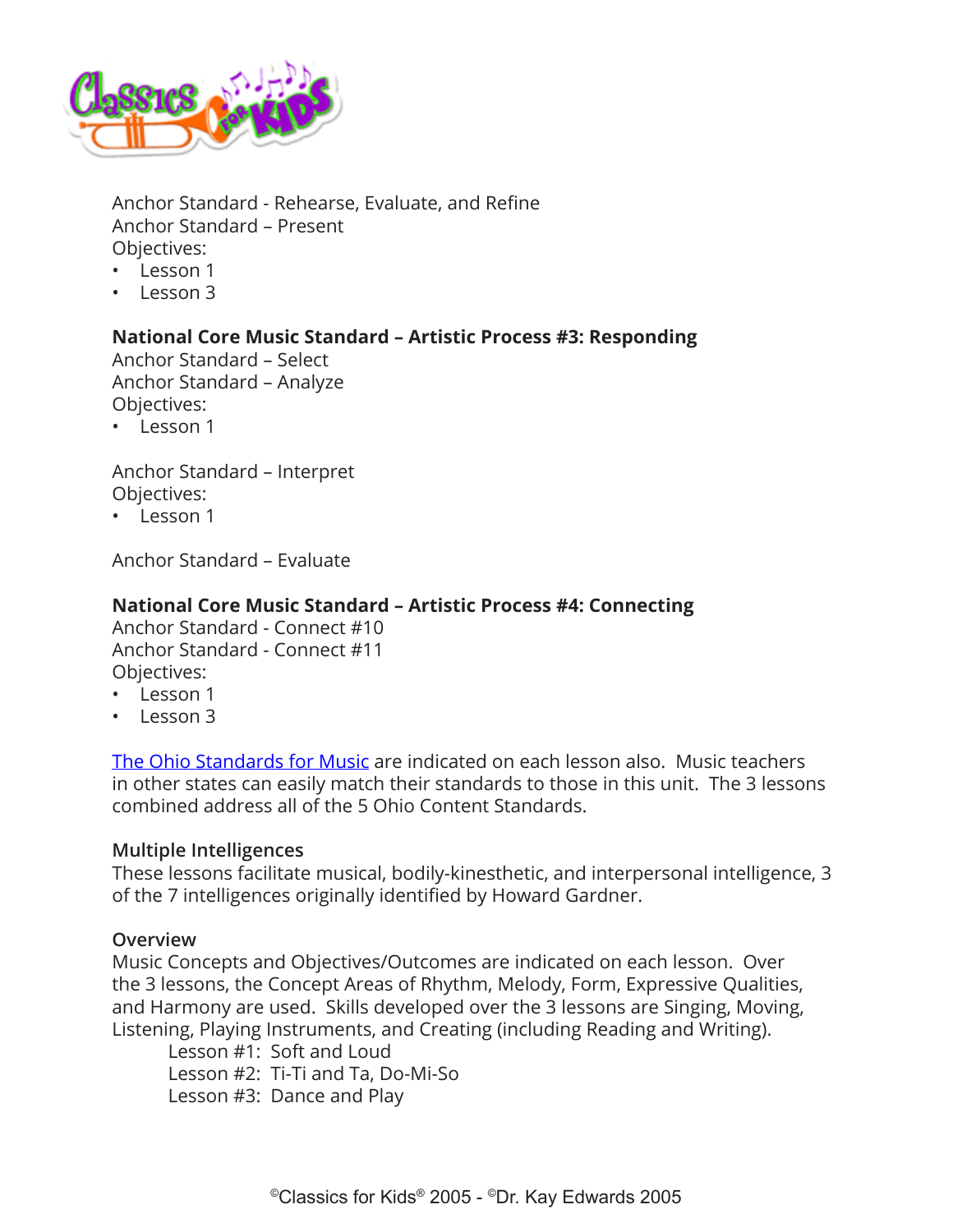

### **Prior Knowledge**

No prior knowledge on the part of the student is needed, although it is helpful to have had experience keeping a steady beat, movement, using ta and ti-ti rhythms, using hand signs for So and Mi, and playing a mallet instrument.

### **Materials and Equipment**

Each lesson indicates the required materials and equipment. Whenever playing a recording, it is important to have a high-quality sound system and use a high-quality recording. [The Classics for Kids CD](https://secure2.convio.net/cpr/site/Ecommerce/390168608?VIEW_PRODUCT=true&product_id=1080&store_id=1101) or [Website](http://classicsforkids.com) can be very helpful in this regard! **Instructional Plans (Lesson Plans)**

Each lesson plan has been designed specifically for the grade K-2 age group, although music teachers may have to adapt portions of each plan. The plans have been "teacher-tested" and are easy-to-follow, set up in a format similar to many music series textbooks. Step-by-step guidelines are given under the "Sequence" portion of each lesson.

### **Supplementary Materials**

Some lessons include a listening map or other teacher resources. By clicking on the highlighted, underlined link at that point of the lesson plan, you can read the handout with Adobe Acrobat Reader and print it out for use in your classroom. You may wish to make an overhead transparency in addition to student copies.

### **Assessment/Evaluation**

Assessment strategies are included with each lesson. For grades K-2, simple rubrics tied to the specific objective/outcome of each lesson are sometimes included. Teachers may find it helpful to collect assessment on individual students over longer periods of time, assessing perhaps 8 students during each class, or whatever is practical to maximize instructional time for children to be actively involved.

### **Extensions**

Each lesson includes strategies for extending the lesson either that same day or on a separate day. Teachers may devise their own lesson extensions as they take advantage of the "teachable moments" that occur in their classrooms!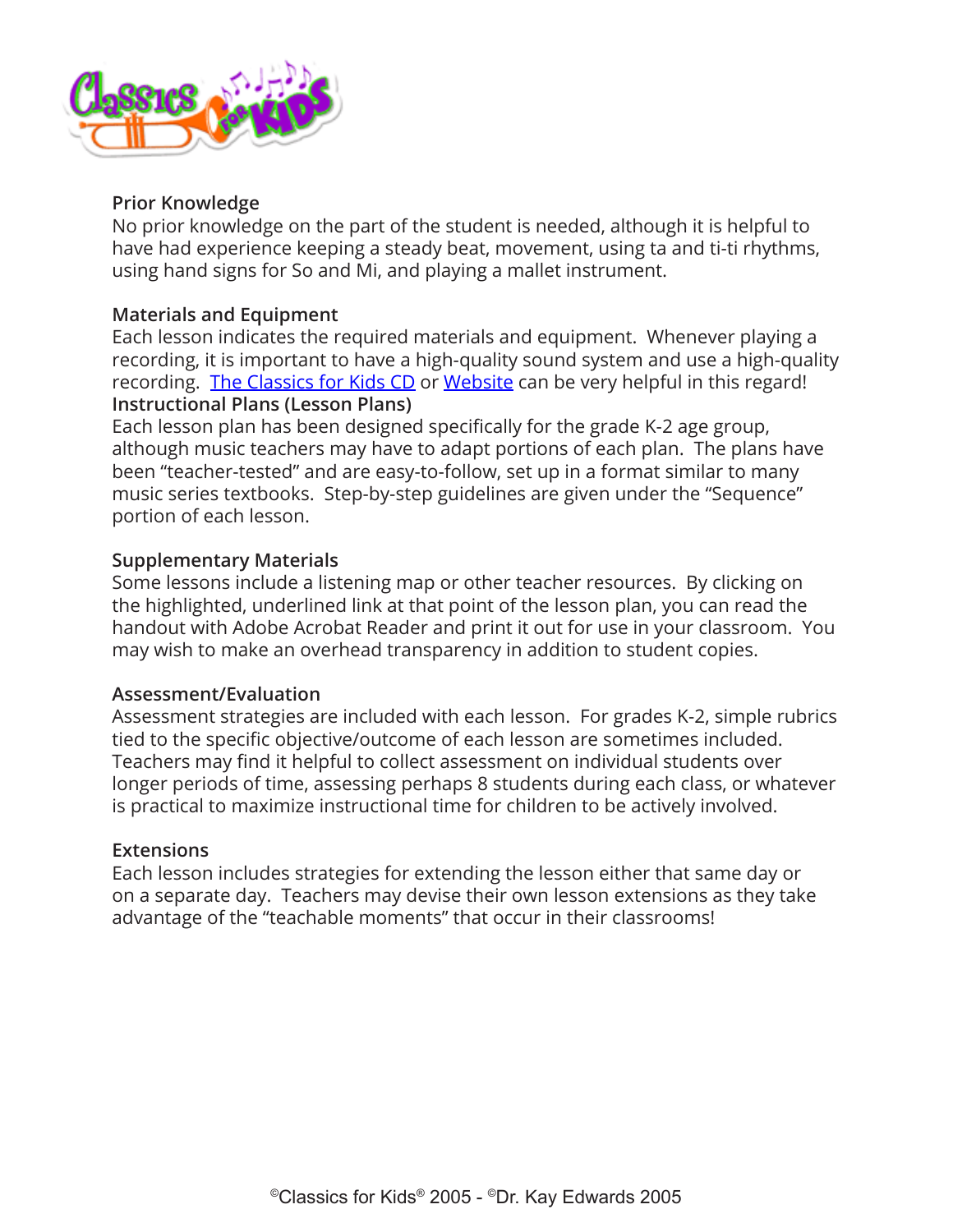

**EXPRESSIVE ELEMENTS (Dynamics) SINGING, LISTENING, MOVING grades K-2**

# **Lesson Plan #1: Soft and Loud**

# **National Core Music Standard – Artistic Process #1: Creating**

 Anchor Standard – Imagine Objectives:

• MU:Cr1.1.Ka With guidance, explore and experience music concepts (such as beat and melodic contour)

Anchor Standard - Plan and Make Anchor Standard - Evaluate and Refine Anchor Standard - Present

### **National Core Music Standard – Artistic Process #2: Performing**

Anchor Standard – Select Anchor Standard – Analyze Objectives:

• MU:Pr4.2.Ka With guidance, explore and demonstrate awareness of music contrasts (such as high/low, loud/soft, same/different) in a variety of music selected for performance.

 Anchor Standard – Interpret Objectives:

- MU:Pr4.3.Ka With guidance, demonstrate awareness of expressive qualities (such as voice quality, dynamics, and tempo) that support the creators' expressive intent.
- MU:Pr4.3.1a Demonstrate and describe music's expressive qualities (such as dynamics and tempo
- MU:Pr4.3.2a Demonstrate understanding of expressive qualities (such as dynamics and tempo) and how creators use them to convey expressive intent.

Anchor Standard – Present

Objectives:

- MU:Pr6.1.Ka With guidance, perform music with expression.
- MU:Pr6.1.1a With limited guidance, perform music for a specific purpose with expression.
- MU:Pr6.1.2a Perform music for a specific purpose with expression and technical accuracy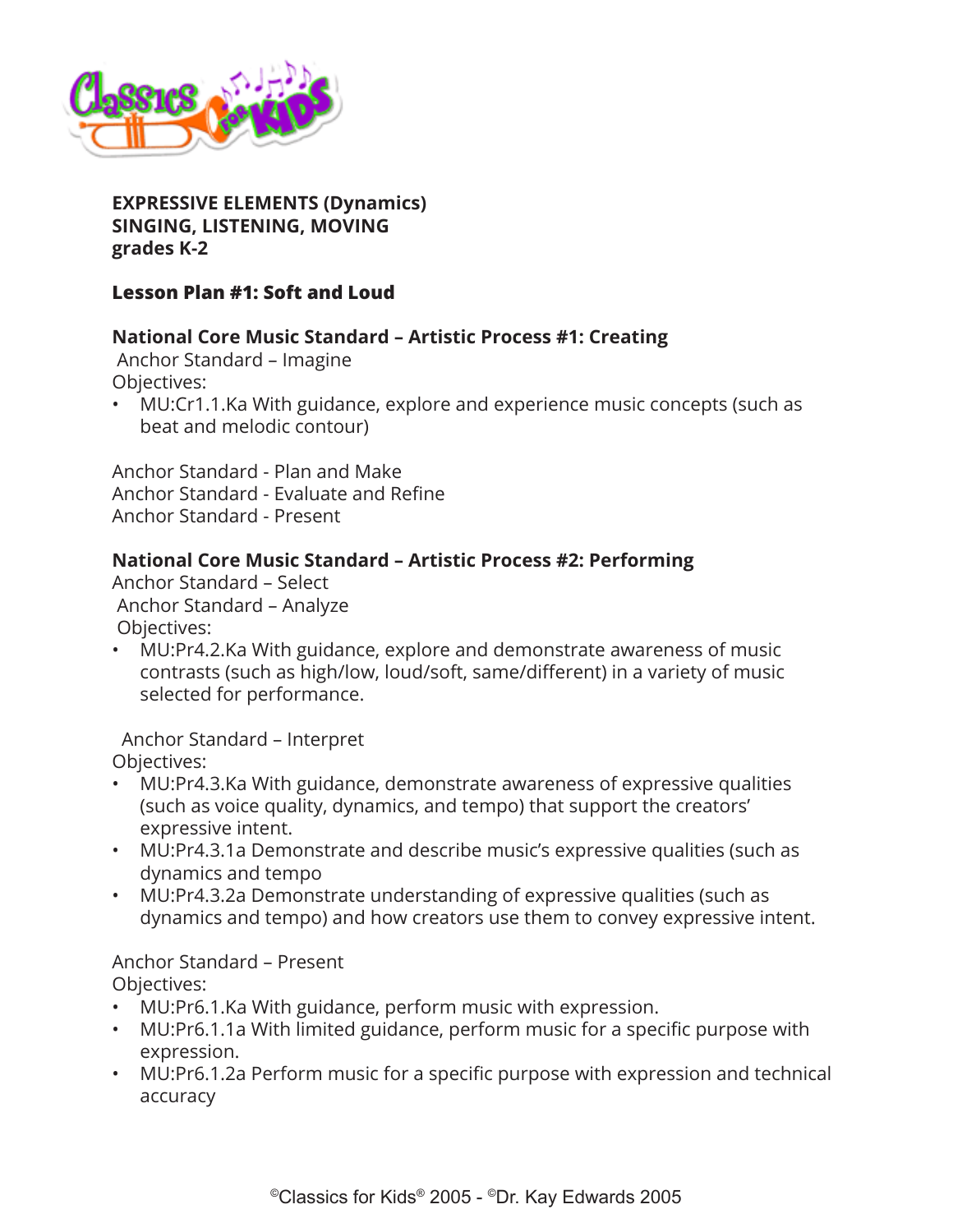

# **National Core Music Standard – Artistic Process #3: Responding**

Anchor Standard – Select

Anchor Standard – Analyze

# Objectives:

MU:Re7.2.Ka With guidance, demonstrate how a specific music concept (such as beat or melodic direction) is used in music.

MU:Re7.2.1a With limited guidance, demonstrate and identify how specific music concepts (such as beat or pitch) are used in various styles of music for a purpose. MU:Re7.2.2a Describe how specific music concepts are used to support a specific purpose in music.

Anchor Standard – Interpret

Objectives:

- MU:Re8.1.Ka With guidance, demonstrate awareness of expressive qualities (such as dynamics and tempo) that reflect creators'/performers' expressive intent.
- MU:Re8.1.1a With limited guidance, demonstrate and identify expressive qualities (such as dynamics and tempo) that reflect creators'/ performers' expressive intent.
- MU:Re8.1.2a Demonstrate knowledge of music concepts and how they support creators'/ performers' expressive intent.

Anchor Standard – Evaluate

# **National Core Music Standard – Artistic Process #4: Connecting**

Anchor Standard - Connect #10 Anchor Standard - Connect #11 Objectives:

- MU:Cn11.0.Ka Demonstrate understanding of relationships between music and the other arts, other disciplines, varied contexts, and daily life.
- MU:Cn11.0.1a Demonstrate understanding of relationships between music and the other arts, other disciplines, varied contexts, and daily life.
- MU:Cn11.0.2a Demonstrate understanding of relationships between music and the other arts, other disciplines, varied contexts, and daily life.

# **Ohio Standards:**

- Historical, Cultural and Social Contexts. (Identify composers and music from various historical periods; recognize how music and sounds are used in daily life and to express cultural aspects of things.)
- Creative Expression and Communication. (Sing, maintaining a steady beat, alone and with others.)
- Analyzing and Responding. (Listen to varied repertoire and respond by analyzing and describing using correct terminology for contrasting elements of music for dynamics; identify music written for specific purposes.)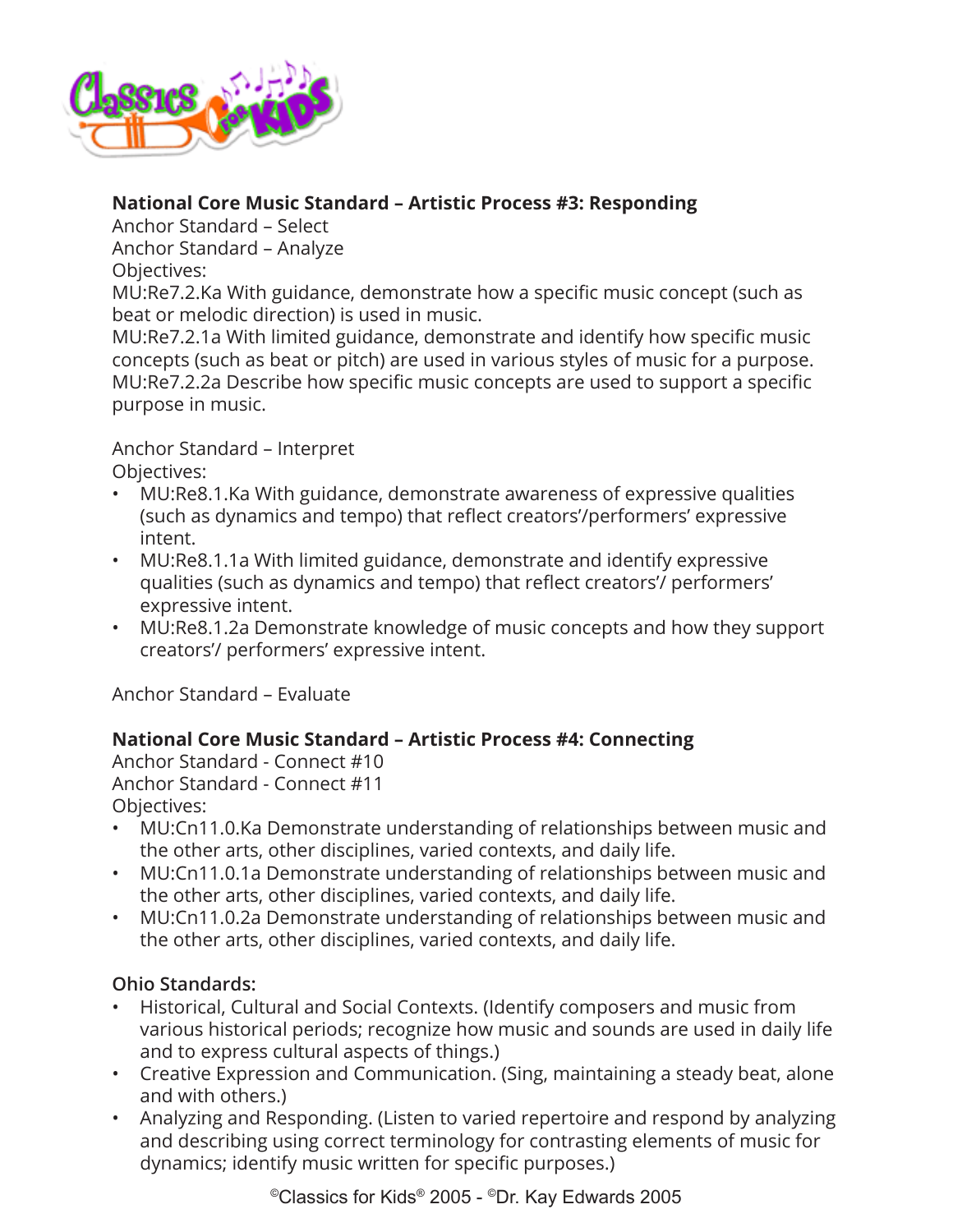

### **Multiple Intelligences:**

Musical, Bodily-Kinesthetic, Interpersonal

# **Concept:**

Music can be soft or loud; music can be "medium" soft or loud. Music can be used for specific purposes for the time and place in which it was written.

# **Objective/Outcome:**

Students will sing, demonstrating soft and loud, with good singing voices. Students will identify soft and loud sections of the recorded music as well as "medium loud/ medium soft" sections through movement and listening. Students will learn about the "Surprise" Symphony by Haydn, why it is often called "Surprise," why he wrote it, and other biographical/contextual information.

# **Materials:**

- Recording of [Symphony No. 94 in G Major "Surprise," second movement](http://www.classicsforkids.com/composers/composer_profile.php?id=36) by Franz Joseph Haydn
- [Lion and mouse visuals](http://www.classicsforkids.com/downloads/haydn/LionandMousevisuals.pdf) or hand puppets
- [Picture of Haydn](http://www.classicsforkids.com/composers/composer_profile.php?id=36)
- [Biography of Franz Joseph Haydn](http://www.classicsforkids.com/composers/composer_profile.php?id=36)
- ["Grizzly Bear" singing game](http://www.classicsforkids.com/downloads/haydn/grizzlybear.pdf) (for Extension)

# **Sequence:**

Say to the class in a soft voice until changing to a loud voice: "Today we get to learn about how music can be quite soft and then all of a sudden it might be LOUD."

1. Introduce the mouse puppet or visual and have it talk or sing softly to the class. Choose a familiar song such as "London Bridge" (since there is a London connection to this symphony) and invite the class to sing along softly with the mouse puppet or visual. Then introduce the lion puppet and say that when a lion roars, it is loud compared to a mouse. Invite the class to sing along loudly with good singing and "inside" voices along with the lion puppet or visual. (You may need to demonstrate "good, loud singing.")

2. Beginning with both puppets behind your back, play a game of "switch" where you sing "London Bridge" softly throughout as you display the mouse puppet until the very last word ("lady"), when the lion puppet is displayed instead and the children sing loudly. (If desired, "switch" again in different places in the song, or have student leaders use the puppets.)

3. Next, ask the class what kinds of movements might help show that the song is soft (tiptoe, or a small movement) or loud (stomp, or just a large movement). Have the class move while singing "London Bridge" softly until the last word, ("lady"), when they may stomp or make a large movement.

©Classics for Kids® 2005 - ©Dr. Kay Edwards 2005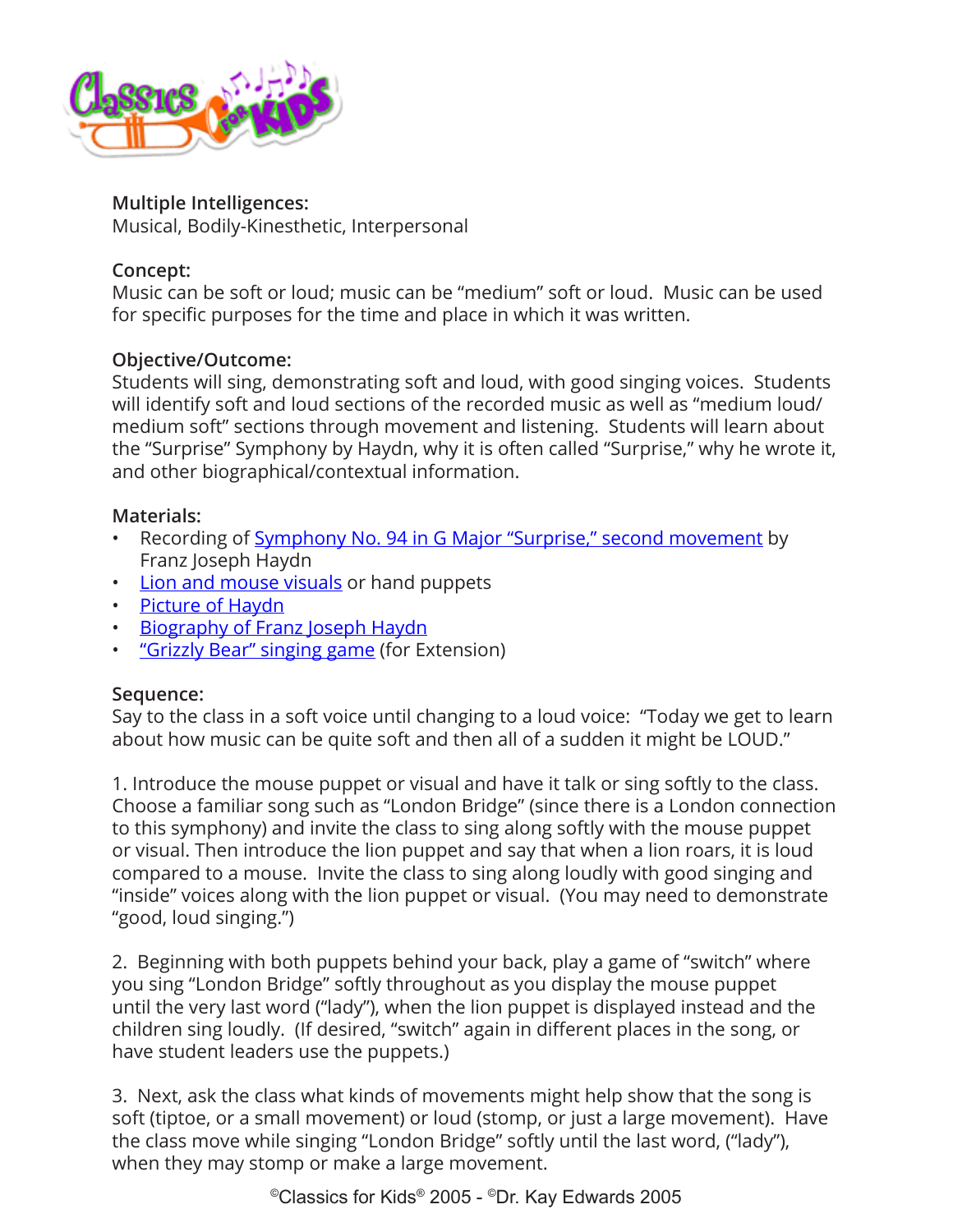

4. With students sitting on the floor near you, tell the story about Franz Joseph Haydn (show picture), who lived from 1732-1809 and composed pieces for a prince (while working as his music director) and for orchestras, one of which was in London, England (find England on a world map). Sometimes his audience would've just had a large meal before listening to his music. Ask the class how the audience might feel after eating a big meal (sleepy). Other times, Mr. Haydn's audience might be talking during his concert, which is rude. Ask the class what they think Mr. Haydn did with his music to get people's attention or to wake them up when the music was soft (make it suddenly loud, or change it suddenly).

5. Play the first segment of the recording (up until the loud chord at the end of the "A" Section, 0:00-0:32), as the class pretends to be gradually falling asleep, then "wakes up" and reacts to the loud chord. Repeat the listening segment as the class walks/tiptoes for the soft section, then jumps or stomps for the loud chord. (If desired, have the students first "tiptoe" with their index and middle finger of one hand in the palm of the other as if walking, then "jump" with both fingers and a large action for the loud chord. Then proceed to use whole body locomotor movement.)

6. With students sitting on the floor near you, discuss the listening segment in more depth. In addition to soft and loud sections, what else did they hear? ("medium" soft or loud sections) Listen again, this time allowing the recording to continue. Explain that we call the loud, soft, and medium soft/loud of music its expression or dynamics. If desired, explain the Italian terms forte and piano and their corresponding dynamic markings for loud and soft, respectively.

7. Share more biographical information on Haydn (see biography of Franz Joseph Haydn), including what it was like to be a musician in his time, other kinds of music he wrote (string quartets, piano music, etc.), what his orchestra was like, what was happening in the world during his lifetime. Explore books about Haydn, such as The Farewell Symphony by Anna Harwell Celenza (2000), The Life and Times of Franz Joseph Haydn by Susan Zannos (2004), Haydn by Ann Rachlin (1992), or Joseph Haydn by Wendy Thompson (1991).

### **Questions/Closure:**

Ask class to describe what they learned in music class today in order to tell their classroom teacher, a parent, or a friend…and to describe how the learned these things.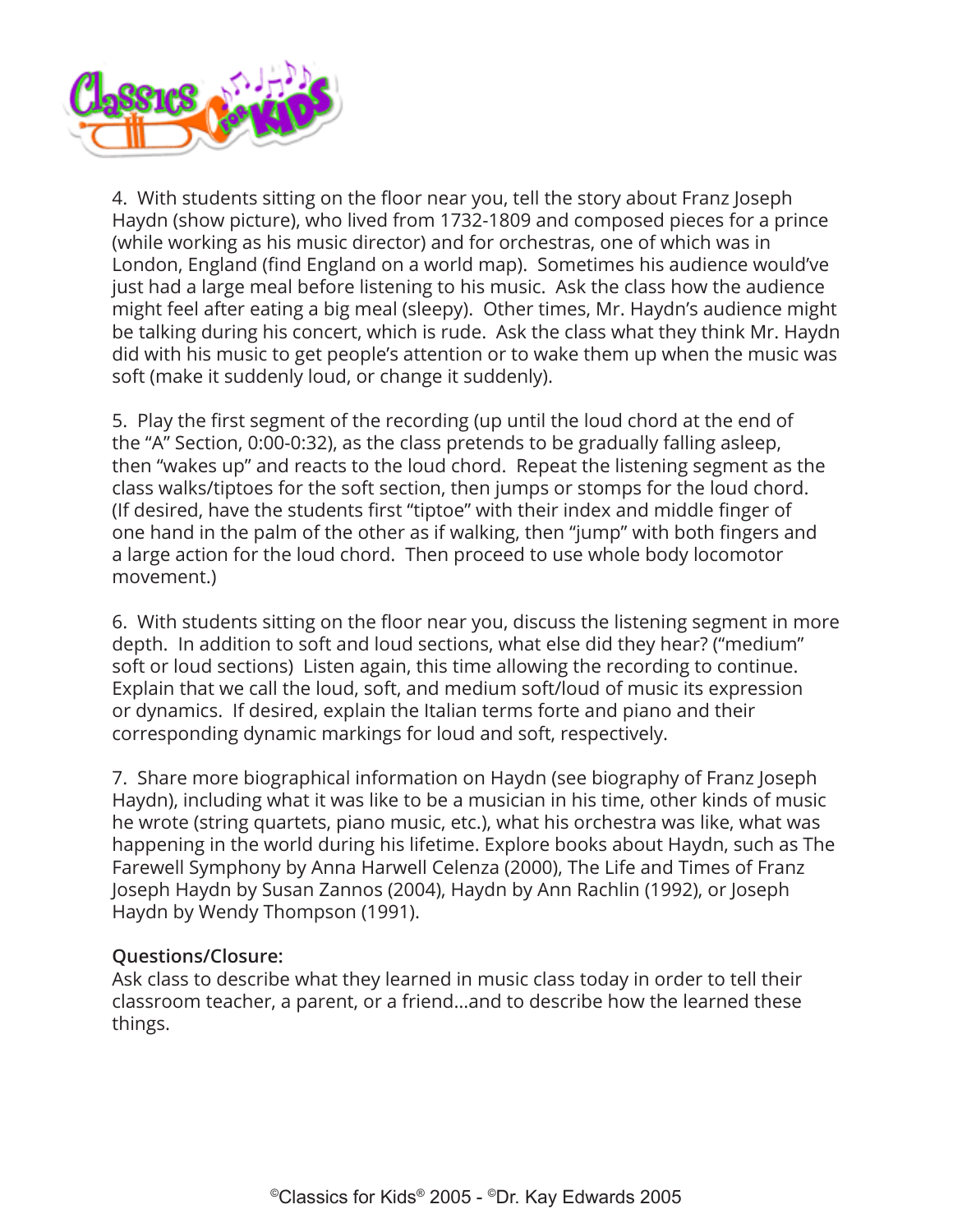

# **Evaluation/Assessment:**

- 1. Observe students' understanding of soft and loud as demonstrated through movement and singing, noting whether they demonstrate it "all of the time," "some of the time," or "not consistently yet."
- 2. Call on several students to answer your questions (without raising their hands, with everyone having the answer "ready") regarding Haydn and the "Surprise" Symphony.

# **Extension:**

- 1. Listen to other music by Haydn such as the last movement of the "Farewell" Symphony, noting the soft, loud, and "medium" parts of the music.
- 2. Play a singing game that uses soft and loud, such as "Grizzly Bear."
- 3. Engage the class in locomotor movement to other pieces that have distinct soft and loud sections, or, lead a Dalcroze-type activity using soft and loud while playing the piano or another classroom instrument.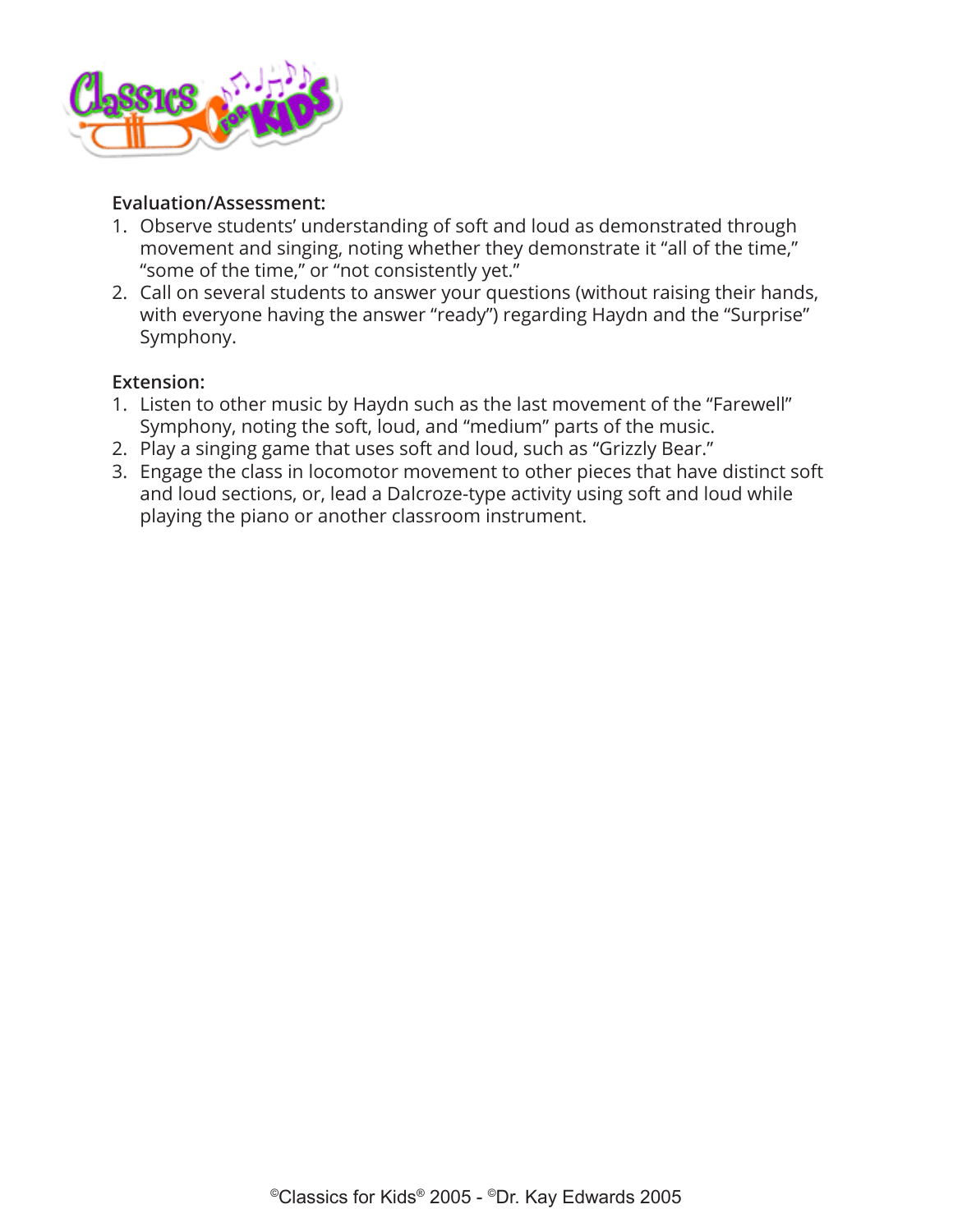

# **RHYTHM (ti-ti and ta); EXPRESSIVE ELEMENTS (Dynamics), MELODY (S-M-D) SINGING, LISTENING, MOVING, PLAYING grades K-2**

# **Lesson Plan #2: Ti-Ti and Ta, Do-Mi-So**

# **National Core Music Standard – Artistic Process #1: Creating**

Anchor Standard – Imagine Objectives:

- MU:Cr1.1.Ka With guidance, explore and experience music concepts (such as beat and melodic contour).
- MU:Cr1.1b With limited guidance, generate musical ideas in multiple tonalities (such as major and minor) and meters (such as duple and triple).
- MU:Cr1.1.2b Generate musical patterns and ideas within the context of a given tonality (such as major and minor) and meter (such as duple and triple).

Anchor Standard - Plan and Make Objectives:

- MU:Cr2.1.1b With limited guidance, use iconic or standard notation and/or recording technology to document and organize personal musical ideas.
- MU:Cr2.1.2b Use iconic or standard notation and/or recording technology to combine, sequence, and document personal musical ideas.

Anchor Standard - Evaluate and Refine Anchor Standard - Present

Objectives:

- MU:Cr3.2.1a With limited guidance, convey expressive intent for a specific purpose by presenting a final version of personal musical ideas to peers or informal audience.
- MU:Cr3.2.2a Convey expressive intent for a specific purpose by presenting a final version of personal musical ideas to peers or informal audience.

# **National Core Music Standard – Artistic Process #2: Performing**

Anchor Standard – Select Anchor Standard – Analyze Objectives:

- MU:Pr4.2.1b When analyzing selected music, read and perform rhythmic patterns using iconic or standard notation.
- MU:Pr4.2.2b When analyzing selected music, read and perform rhythmic and melodic patterns using iconic or standard notation.

Anchor Standard – Interpret· Anchor Standard - Rehearse, Evaluate, and Refine Anchor Standard – Present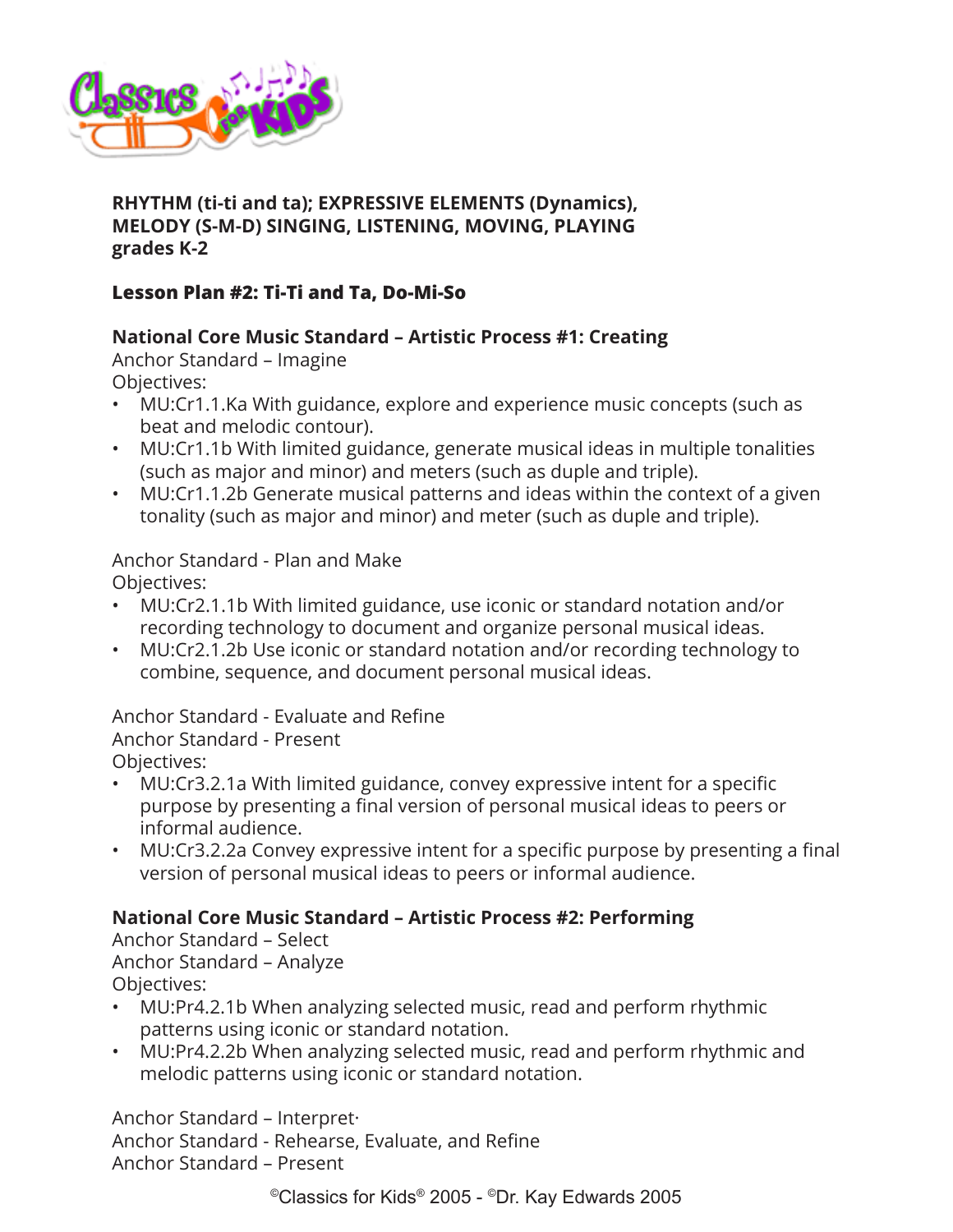

# **National Core Music Standard – Artistic Process #3: Responding**

Anchor Standard – Select Anchor Standard – Analyze Anchor Standard – Interpret Anchor Standard – Evaluate

# **National Core Music Standard – Artistic Process #4: Connecting**

Anchor Standard - Connect #10 Anchor Standard - Connect #11

# **Ohio Standards:**

- Historical, Cultural and Social Contexts. (Identify music and composers from various historical periods.)
- Creative Expression and Communication. (Sing, maintaining a steady beat, alone and with others; play instruments with proper technique; develop expressive qualities; read, write and perform using simple note values, rests and rhythms in 2/4 time.)
- Analyzing and Responding. (Listen to varied repertoire and respond by analyzing and describing music using musical terms for rhythm and dynamics.)
- Valuing Music/Aesthetic Reflection. (Respond physically, emotionally and/or intellectually to a variety of age-appropriate music; demonstrate a respect for personal music preferences.)

# **Multiple Intelligences:**

Musical, Bodily-Kinesthetic, Interpersonal

# **Concept:**

The rhythm of a piece of music can consist of ta and ti-ti. A piece of music can have soft and loud sections as well as "medium soft" sections. We can write the rhythm of music that uses ta (quarter note) and ti-ti (eighth notes). We can show the melody of music that uses Do, Mi, and So.

### **Objective/Outcome:**

Students will sing, move, listen, play, and read the rhythm of a piece of music that uses quarter notes and eighth notes. Students will write the rhythm also and compose their own rhythm using quarter notes and eighth notes (grades 1-2). Students will identify soft and loud sections of the music as well as "medium loud/ medium soft" sections through movement and listening. Students will sing the melody and rhythm of the "A" section.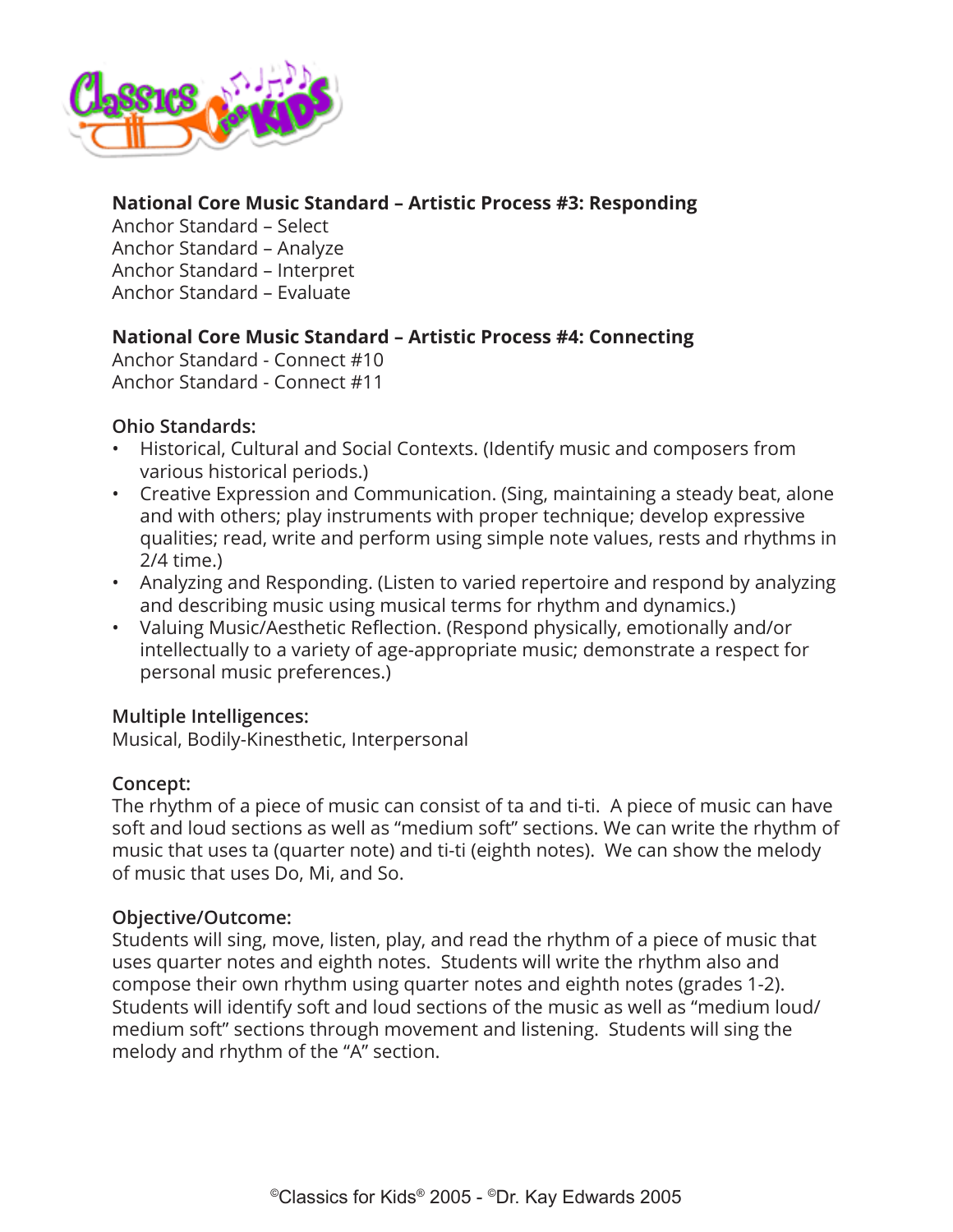

### **Materials:**

- Recording of [Symphony No. 94 in G Major "Surprise," second movement](http://www.classicsforkids.com/composers/composer_profile.php?id=36) by Franz Joseph Haydn
- ["Surprise Symphony" listening map](http://www.classicsforkids.com/downloads/haydn/HaydnSurpriseFootprintsK-2.pdf)
- ["Surprise Symphony"](http://www.classicsforkids.com/downloads/haydn/SurpriseSymphnotextRthm.pdf) (rhythm of first half of main theme)
- [Curwen hand signs chart](http://www.classicsforkids.com/downloads/kodaly/KodalyHandSigns.pdf)
- ["Surprise Symphony"](http://www.classicsforkids.com/downloads/haydn/SurpriseSymphHaydnK-2inC.pdf) (first half of main theme)

### **Sequence:**

1. Say to class, "Be my echo." Clap the following rhythm: ti-ti, ti-ti, ti-ti, ta. If desired, have students use a two-finger clap in the palm of the other hand for ti-ti and slide one palm along along the stationary hand for ta. Repeat this pattern two more times. Cue the class by saying, "Be careful now for this next one." Clap the following rhythm: ti-ti, ti-ti, ta, ta.

2. Ask the class how many times we did the first pattern before doing the one that was different. (3)

3. Next, repeat the entire sequence; this time, make the final ta a loud CLAP or loud clap-slide.

4. Listen to the first segment of the recording (up until the loud chord at the end of the first half of the main theme, 0:00-0:32). Invite the children to move to the recording by tiptoeing for ti-ti, sliding for ta, and jumping with both feet or stomping once for the loud TA the second time through. Explain that this piece is called the "Surprise Symphony" and was written by Franz Joseph Haydn.

5. Display the "Surprise Symphony" listening map; tap and slide in the air (if using a transparency) or on individual copies. Next, display "Surprise Symphony" (rhythm of first half of theme). Count and clap the rhythm together.

6. Play the rhythm using non-pitched percussion such as hand drums. If desired, divide the class in half; one half plays hand drum for ti-ti, another plays woodblock for ta (softly until the last time); switch instruments.

7. After reviewing Curwen hand signs for Do, Mi, and So, have students sing the first two measures of each line while using these hand signs with "Surprise Symphony" (first half of main theme); you may sing or play the other measures which are too low for the children's vocal range.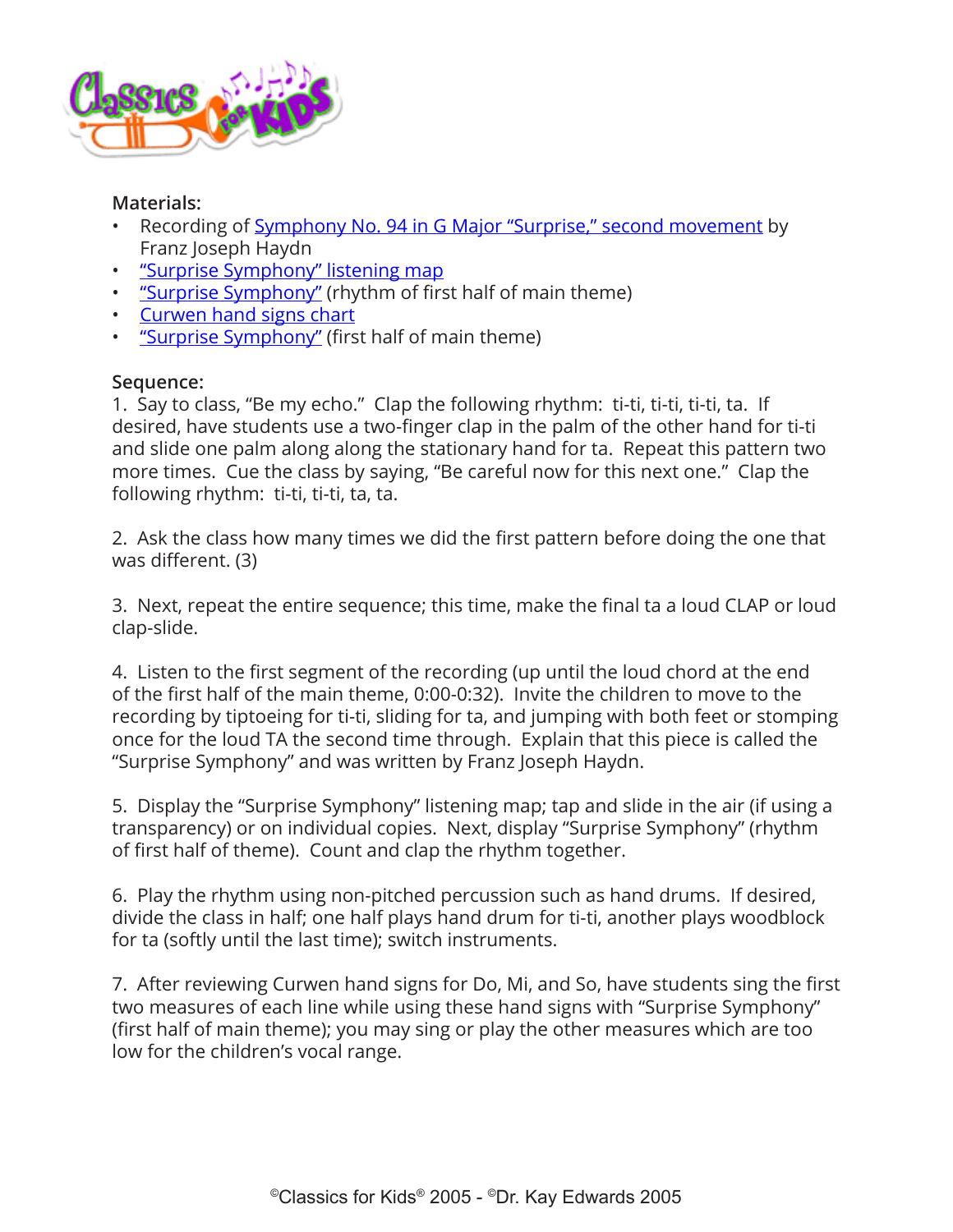

8. (1st-2nd grade only). Distribute pencils and paper or small dry-erase boards and markers to students. Review how to write ta (using a quarter note or a stem) and ti-ti (using a pair of eighth notes or 2 stems connected by a beam). Ask them to write the rhythm that you will count and clap for them. As you consult "Surprise Symphony" rhythm of first half of main theme count and clap two measures at a time for the class (do not worry about time signature or bar lines at this time). You may wish to only do this dictation for the first 8 measures. Go over the answers, noting that the first, second, and third [sets of measures] were the same.

9. Demonstrate that this rhythm is in "Surprise Symphony," second movement as you play the recording while materials are put away.

10. For grades 1-2, invite the children to now write their own rhythmic pattern using ti-ti and ta. (If desired, they may write in "soft" or "loud" for certain places.) Have the class listen to as many patterns as time allows. [Students could also create their own melodies using Do, Mi, and So.]

11. As children put things away and get ready to leave class, play the rest of the second movement using the recording. Ask how many students liked listening and learning Haydn's music during class today.

# **Questions/Closure:**

What rhythms (note values) did we hear, move to, and sing today? (ti-ti and ta) (First and second grade)–What kinds of notes did we write? (quarter notes and eighth notes) What kinds of expression did we hear in the piece today? (soft, loud, and medium soft) What was the name of the piece we heard and who was it written by? ("Surprise Symphony," Haydn) Why do you think it is called "Surprise"? (because of the loud sound at the end of the section) What were the hand signs/pitches we used today? (Do, Mi, So)

# **Evaluation/Assessment:**

1. Observe students' understanding of ti-ti and ta or soft and loud as demonstrated through movement and singing, noting whether they demonstrate it "all of the time," "some of the time," or "not consistently yet."

2. Call on several students to answer your questions (without raising their hands, with everyone having the answer "ready") regarding Haydn and the "Surprise" Symphony.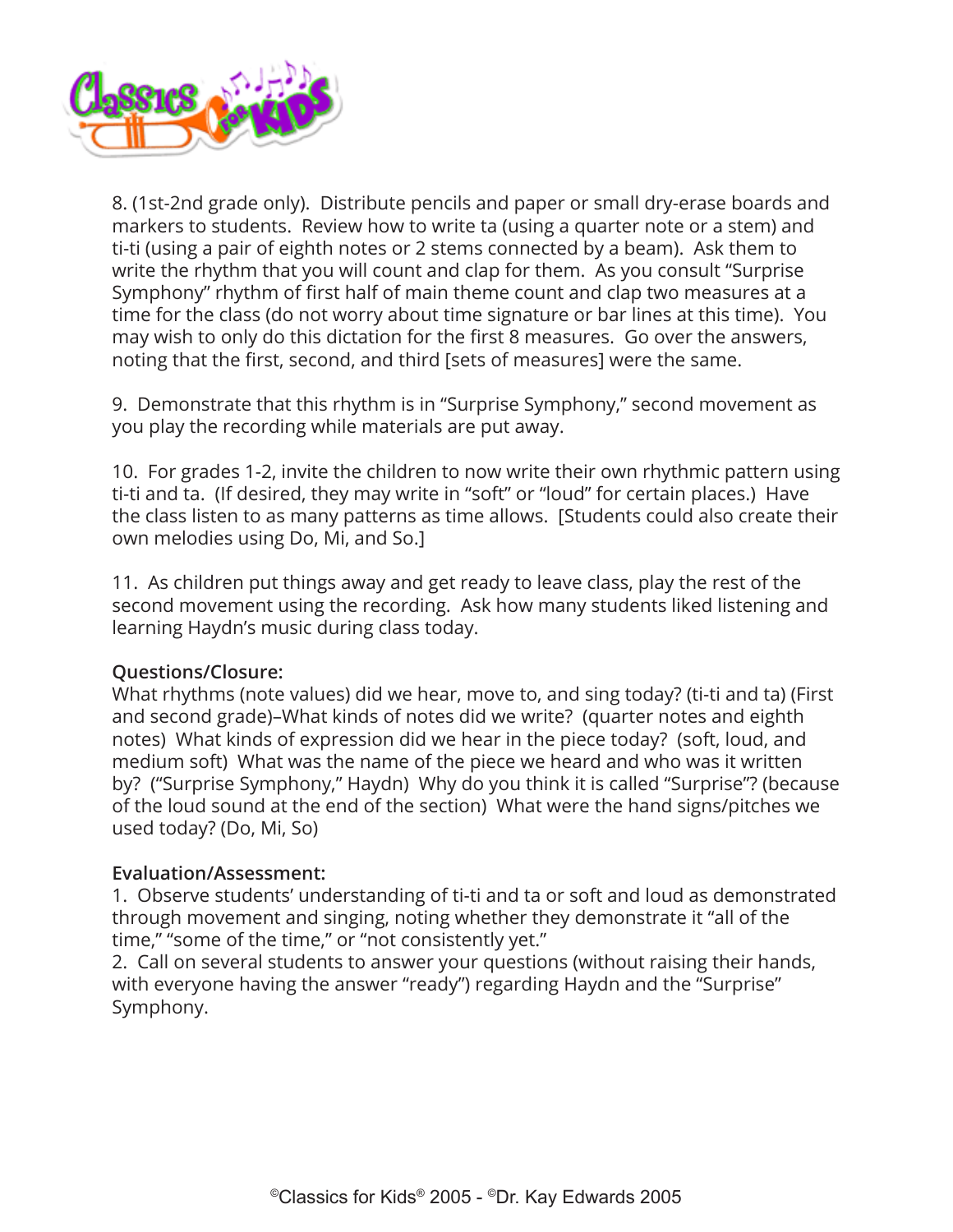

### **Extension:**

- 1. Listen to other pieces that use ti-ti and ta in the main theme, such as Grieg's "In [the Hall of the Mountain King,"](http://www.classicsforkids.com/composers/composer_profile.php?id=32) from Peer Gynt Suite, Tchaikovsky's "Dance of the Sugar Plum Fairy" from *The Nutcracker* Suite, or Beethoven's Symphony No. 7, third movement.
- 2. Listen to other music by Haydn, noting the soft, loud, and "medium" parts of the music.
- 3. Have the children play their rhythm composition on non-pitched percussion instruments.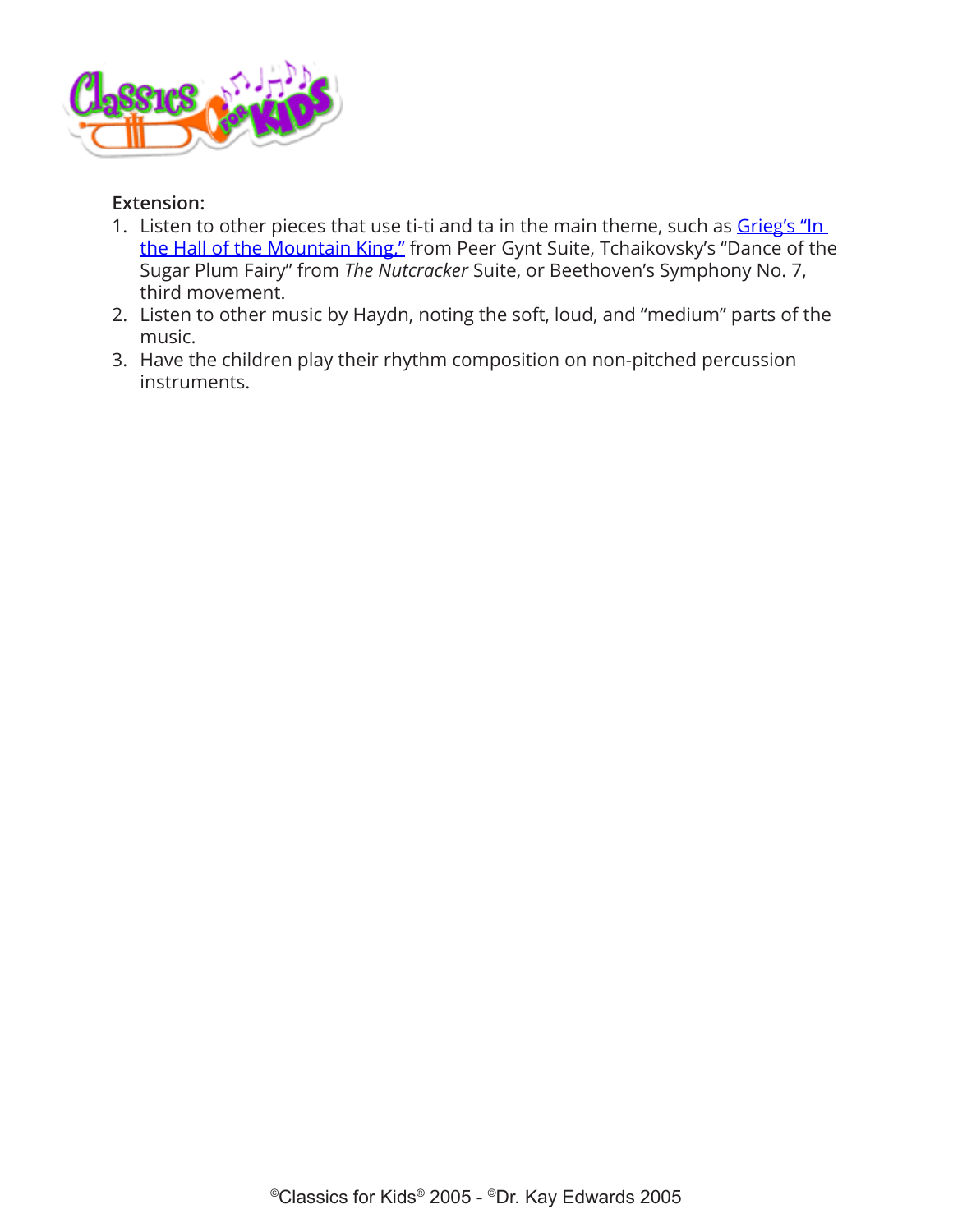

**RHYTHM (Steady Beat), FORM MOVING, PLAYING, READING/WRITING grades K–2**

# **Lesson Plan #3: Dance and Play**

# **National Core Music Standard – Artistic Process #1: Creating**

Anchor Standard – Imagine Objectives:

- MU:Cr1.1.Ka With guidance, explore and experience music concepts (such as beat and melodic contour).
- MU:Cr1.1.1a With limited guidance, create musical ideas (such as answering a musical question) for a specific purpose.
- MU:Cr1.1.2a Improvise rhythmic and melodic patterns and musical ideas for a specific purpose.

Anchor Standard - Plan and Make Anchor Standard - Evaluate and Refine Anchor Standard - Present

# **National Core Music Standard – Artistic Process #2: Performing**

Anchor Standard – SelectAnchor Standard – Analyze Objectives:

• MU:Pr4.2.1a With limited guidance, demonstrate knowledge of music concepts (such as beat and melodic contour) in music from a variety of cultures selected for performance.

Anchor Standard – Interpreta Anchor Standard - Rehearse, Evaluate, and Refine Anchor Standard – Present Objectives:

- MU:Pr6.1.Ka With guidance, perform music with expression.
- MU:Pr6.1.1a With limited guidance, perform music for a specific purpose with expression.
- MU:Pr6.1.2a Perform music for a specific purpose with expression and technical accuracy.
- MU:Pr6.1.Kb Perform appropriately for the audience.
- MU:Pr6.1.1b Perform appropriately for the audience and purpose.
- MU:Pr6.1.2b Perform appropriately for the audience and purpose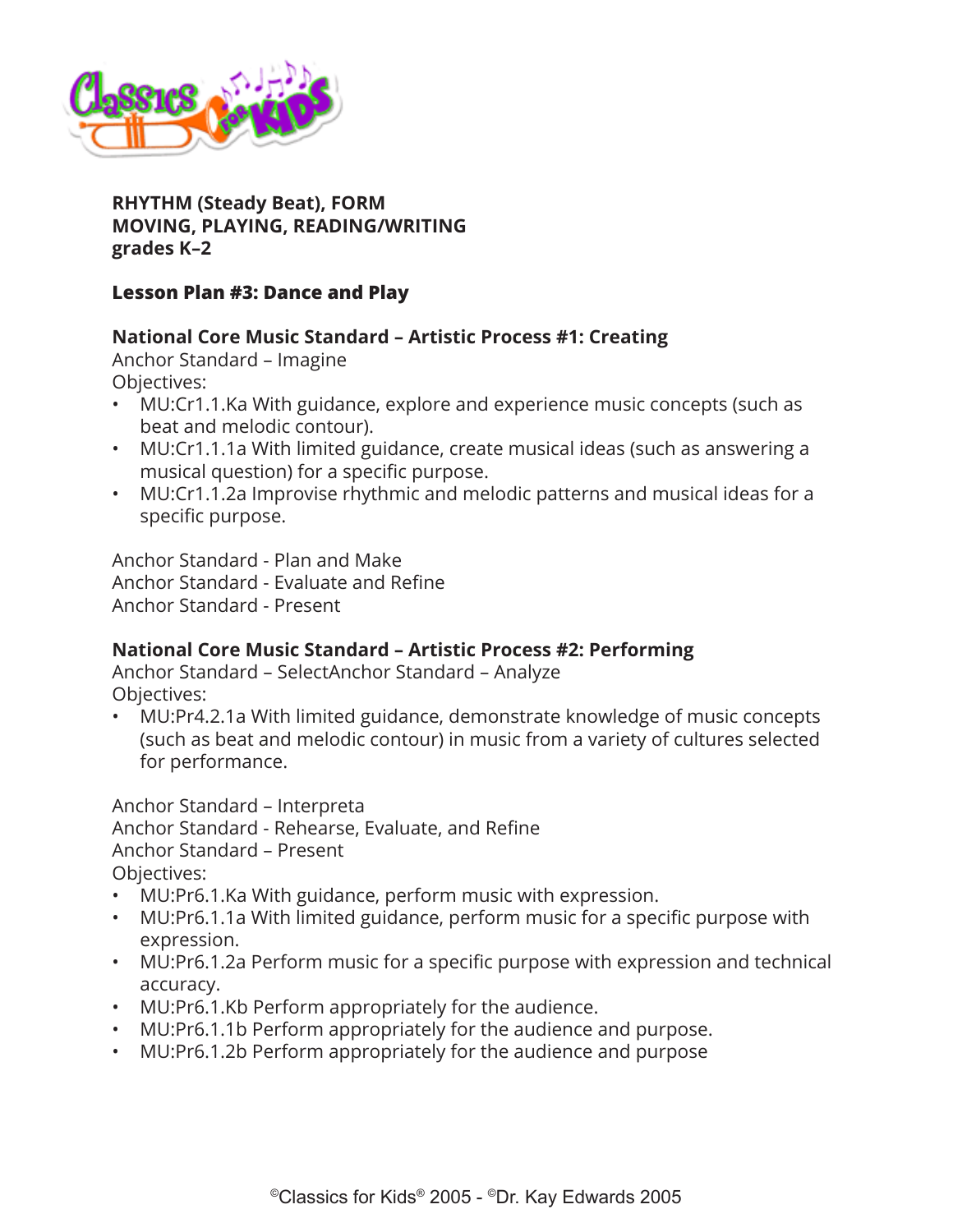

# **National Core Music Standard – Artistic Process #3: Responding**

Anchor Standard – Select Anchor Standard – Analyze Anchor Standard – Interpret Anchor Standard – Evaluate

# **National Core Music Standard – Artistic Process #4: Connecting**

Anchor Standard - Connect #10 Anchor Standard - Connect #11 Objectives:

- MU:Cn11.0.Ka Demonstrate understanding of relationships between music and the other arts, other disciplines, varied contexts, and daily life.
- MU:Cn11.0.1a Demonstrate understanding of relationships between music and the other arts, other disciplines, varied contexts, and daily life.
- MU:Cn11.0.2a Demonstrate understanding of relationships between music and the other arts, other disciplines, varied contexts, and daily life.

# **Ohio Standards:**

- Historical, Cultural and Social Contexts. (Recognize how music and sounds are/ were used in daily life; demonstrate knowledge and understanding of musical expression or events; experience/identify music from various historical periods and composers.)
- Creative Expression and Communication. (Play a variety of classroom instruments with proper technique; read, write, and perform using simple note values, rests, and rhythms in 2/4 time.)
- Analyzing and Responding. (Listen to varied repertoire and respond by analyzing and describing music using correct terminology: fast/slow, loud/soft, musical terms for note values/rhythm.)
- Connections, Relationships and Applications. (Identify similarities and differences between music and other arts disciplines.)

# **Multiple Intelligences:**

Musical, Bodily-Kinesthetic

### **Concept:**

We can dance to music in a style that fits its time in history. Music can have an accompaniment.

# **Objective/Outcome:**

Students will move to the music using dance steps similar to dances of the classical period. Students will play a single pitch as an accompaniment, using a steady beat. Students (first and second grade only) will write a rhythm pattern using quarter notes and eighth notes as the teacher counts and claps the pattern.

©Classics for Kids® 2005 - ©Dr. Kay Edwards 2005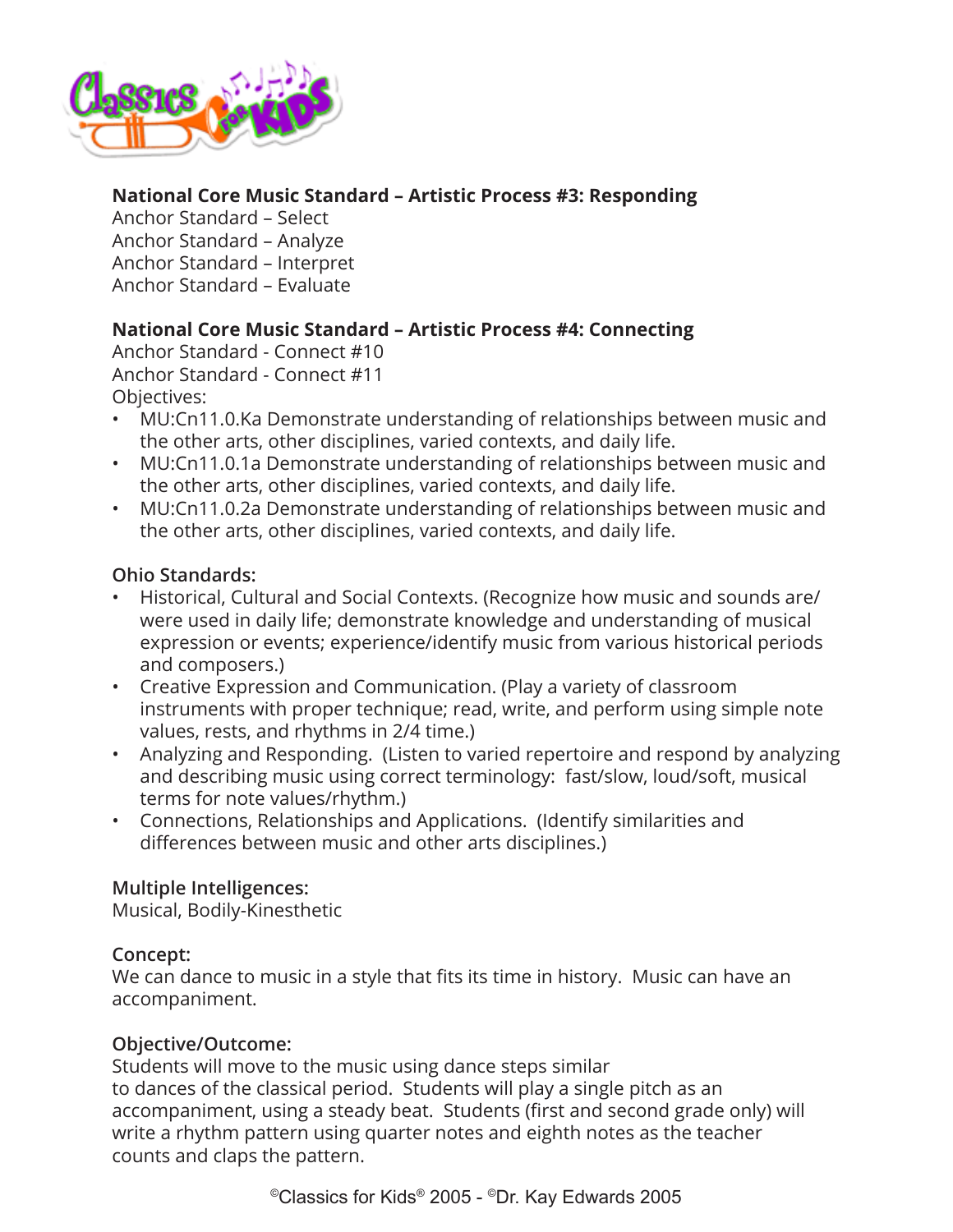

### **Materials:**

- Recording of [Symphony No. 94 in G Major "Surprise," second movement](http://www.classicsforkids.com/composers/composer_profile.php?id=36) by Franz Joseph Haydn
- [Biography of Franz Joseph Haydn](http://www.classicsforkids.com/composers/composer_profile.php?id=36)
- [Picture of Franz Joseph Haydn](http://www.classicsforkids.com/composers/composer_profile.php?id=36)
- Pictures of 18th century dress and hairstyles
- [Picture of castle](http://www.classicsforkids.com/downloads/Castle.pdf)
- Alto and soprano xylophones, metallophones, or resonator bells (tone bells) with the note G only

### **Sequence:**

1. Tell students that today is special because they might get to play instruments later in the lesson.

2. Listen to the recording of "Surprise Symphony, second movement" (first 16 measures, 0:00-0:16) and pat the quarter note "macro-beat" gently on your thighs with both hands simultaneously. Invite students to join in, doing so softly in order to hear the music.

3. Show pictures of 18th century elegant dress and hairstyles for men and women (http://www.costumes.org/history/100pages/18thlinks.htm or use the following books: Clothes Through the Ages by Piero Ventura, Simon & Schuster Young Books, 1993 and Historic 18th Century Clothing by Bobbie Kalman, Crabtree Publishing Co., 1993). Ask students to raise their hands and describe what they see (powdered wigs for men, fancy outfits, big and full length dresses for ladies, etc.). If available, show photos of children in period dress, like miniature adults. Tell students that this is what men and women dressed like 200 years ago, if they could afford it. Since there were no radios or stereos they would hear live music when they could; one place you might hear live music is at a party or ball, where people would be dressed in fancy clothes to dance elegantly to music played by an orchestra or other group. Today we'll get to pretend we're dressed in very fancy clothes and dancing at a ball where a king and queen or a prince and princess might be. If available, also show photos of palaces or castles of royalty.

4. Have students stand as you demonstrate some dance steps they will get to use (teacher can adapt the following ideas if needed). Emphasize stepping elegantly as if you are wearing very fancy clothes and are in the presence of royalty in the ballroom of a palace.

**Formation:** Students stand next to a partner, forming a double circle facing counterclockwise; partners put inside palms together lightly, around shoulder height.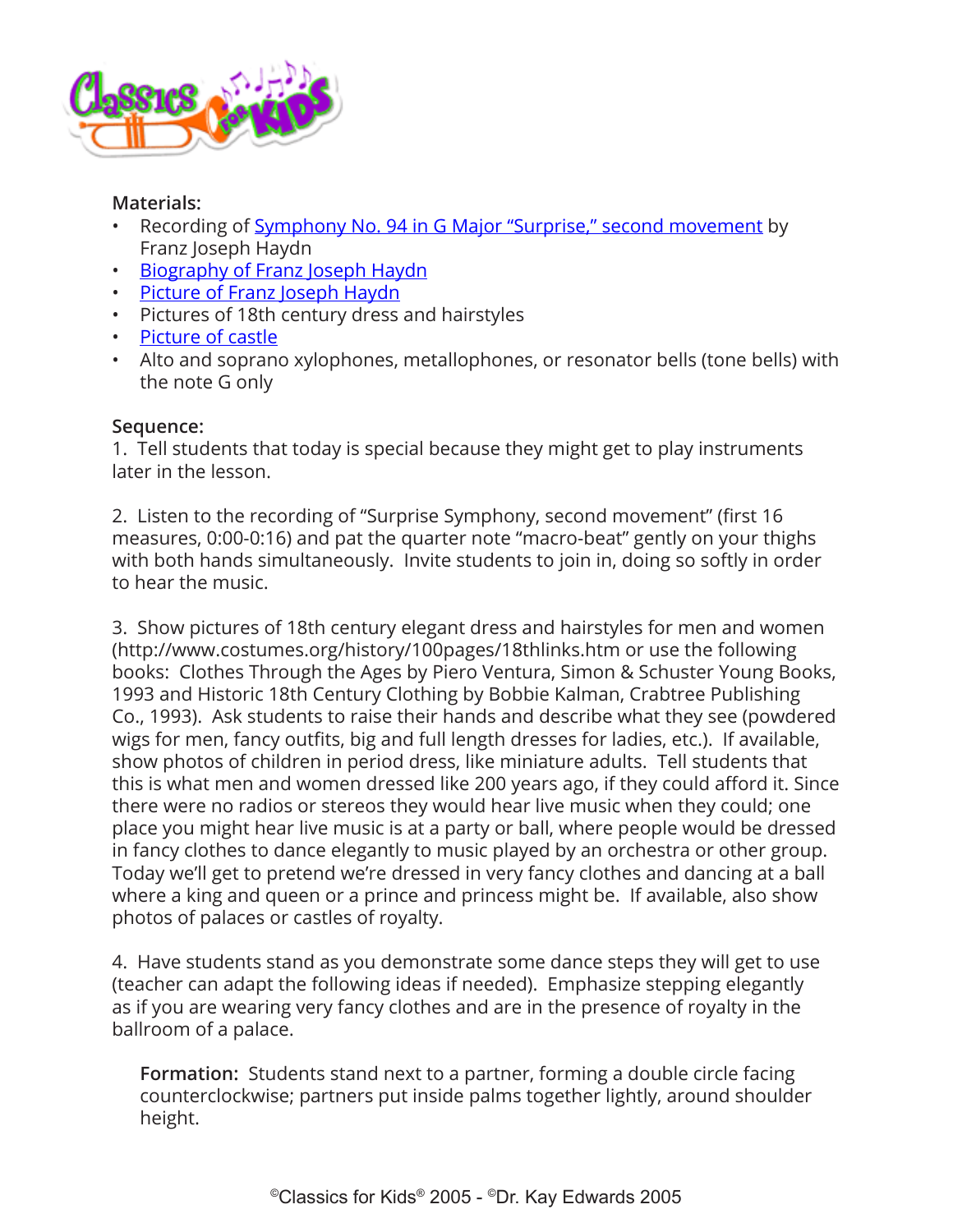

**Directions:** To the quarter note pulse, step forward, touch and point the other foot on the floor out to the side, step forward with that foot, touch and point the other foot out to the side. Repeat, for 8 "sets," or a total of 16 counts. (Do not worry about right and left foot for this segment.) Repeat the sequence, stepping backwards to return where you began for a total of 8 "sets" or 16 counts (could jump in place on the "surprise" chord). Next, partners face each other and put right hand palms together and walk to the quarter note pulse, stepping forward, then touch and close the other foot, moving in an separate small circle with partners, around clockwise for 8 "sets" or a total of 16 counts. Repeat going counterclockwise, putting left hand palms together and step-touch in a small circle with partners for 8 "sets" or a total of 16 counts. The dance ends when the main theme ends on the recording (0:00-1:03); stop the recording here. At the end, boys bow and girls curtsy.

5. Have students sit in a large group on the floor in front of you as you read the biography of Franz Joseph Haydn to them (simplify the text to fit the age level of the children). Show a picture of Haydn. Explain that he worked for a prince before he wrote this music, which he wrote for orchestras in London.

6. Form lines behind each of the G bells that you have, with a single mallet for each. Review correct mallet technique (thumb and index fingers hold mallets with other fingers wrapped around; hands as if on handlebars of a bike, wrists loose, bounce off of bars); practice this in the air.

7. Show the students how to play the bars by hitting it in the middle of the bar for the best sound.

8. Play the recording of "Surprise Symphony–second movement" by Haydn and have each student sitting in the front of the line play the G bar during a portion of the main theme of the music. Pause the recording and say "switch" for the Player to hand the mallet to the person sitting behind and go to the end of the line. The new Player gets ready to play when the recording resumes. Other students can lightly patsch the quarter note pulse while they wait. [Note to teacher: G serves as a common chord tone for nearly all chords in the main theme, with only slight passing dissonance with a D Major chord.]

9. If you wish, a separate group of students to dance to the music can be formed. Dancers and Players can switch places for a repeated hearing. Invite Dancers to create their own sequence of steps using the ones you taught them.